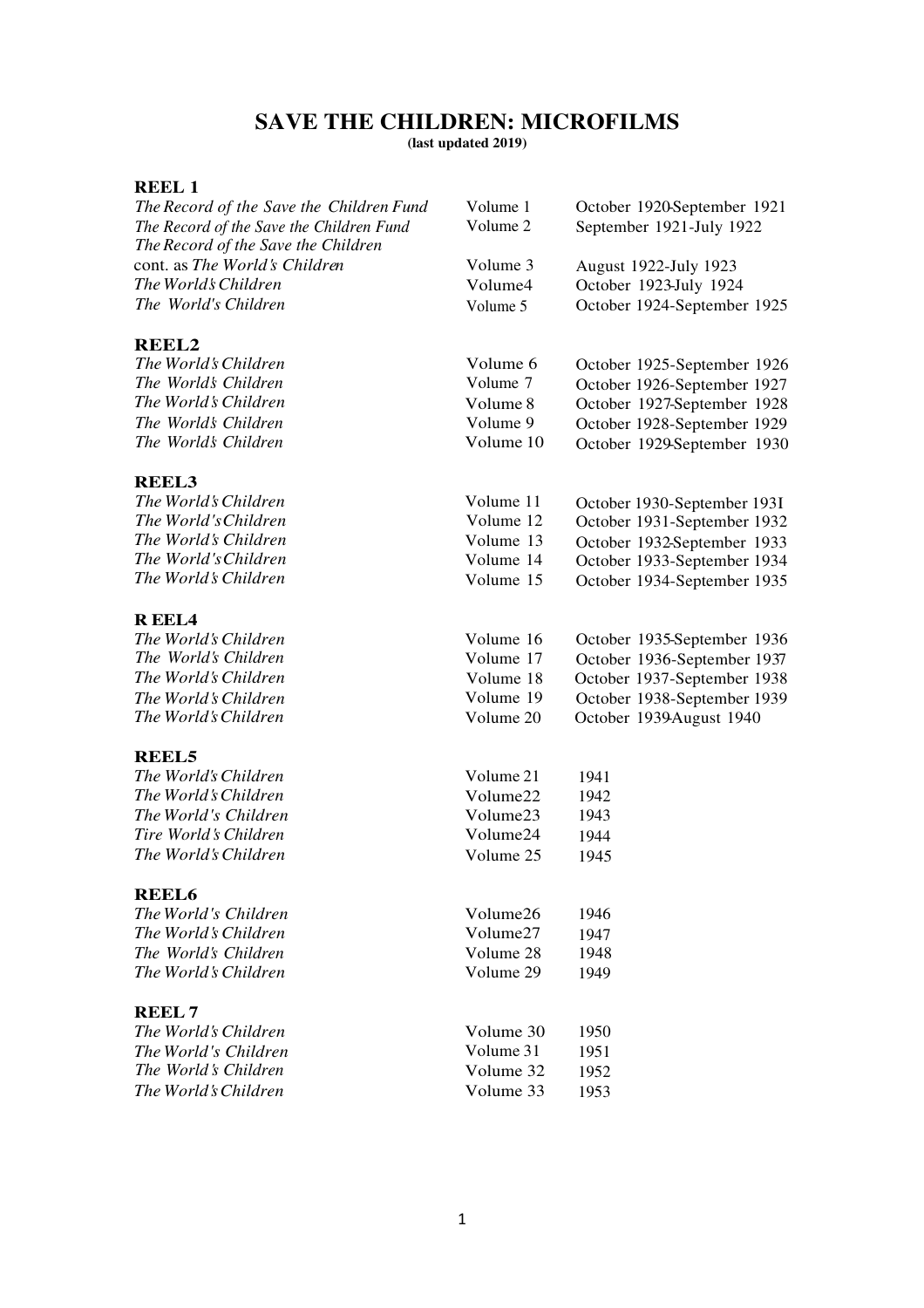•

### **REEL 8** *The Worlds Children*<br> *The World's Children*<br> *The World's Children*<br> *The World's Children The World 's Children* Volume 35 1955 *The World*'s *Children* Volume 36 1956 *The Worlds Children* Volume 37 1957 *The World's Children* Volume 38 1958 **REEL9** *The World's Children* Volume 39 1959 *The WorldsChildren* Volume 40 1960 *The World*'s *Children* Volume 41 1961 *The Worlds Children* Volume 42 1962 *The World's Children* Volume 43 1963 *The World*'s *Children* Volume 44 1964 *The World's Children* Volume 45 1965 *The World's Children* Volume 46 1966 **REEL l0** *The World's Children* Volume 47 1967 *The World's Children* Volume 48 1968 (including *Today'sChildren* Vol III No. 4 1968) *The World's Children (including Today's Children Vol IX nos 5-8, 1969* Volume 49 1969 *The World's Children* Volume 50 1970 (including *Today'sChildren* January/March 1970) *The World's Children* Volume 51 1971 **REEL 11** *The World's Children* Volume 52 1972 *The World's Children* Volume 53 1973 *The Worlds Children* Volume 54 1974 *The World's Children* Volume 55 1975<br> *The World's Children* Volume 56 1976 *The World's Children* Volume 56 1976 *The World*'s *Children* Volume 57 1977 *The World 's Children* Volume 58 1978 *The World's Children* Volume60 1979 *The World's Children* Volume 61 1980 **REEL 12** *Today 's Children* 1962 *Today's Children* 1963 *Today's Children* 1964 *Today ·s Children* 1965 *Today'sChildren* 1966 *Today'sChildren* 1967 *Today'sChildren* 1968 *Today"s Children* 1969 (Summer) *Today'sChildren* 1970 (including *Third World* Issues 1-3) *Today'sChildren* 1972

(including *Third World* Issues 4-6,10,13 & 14)

*Today's Children* 1973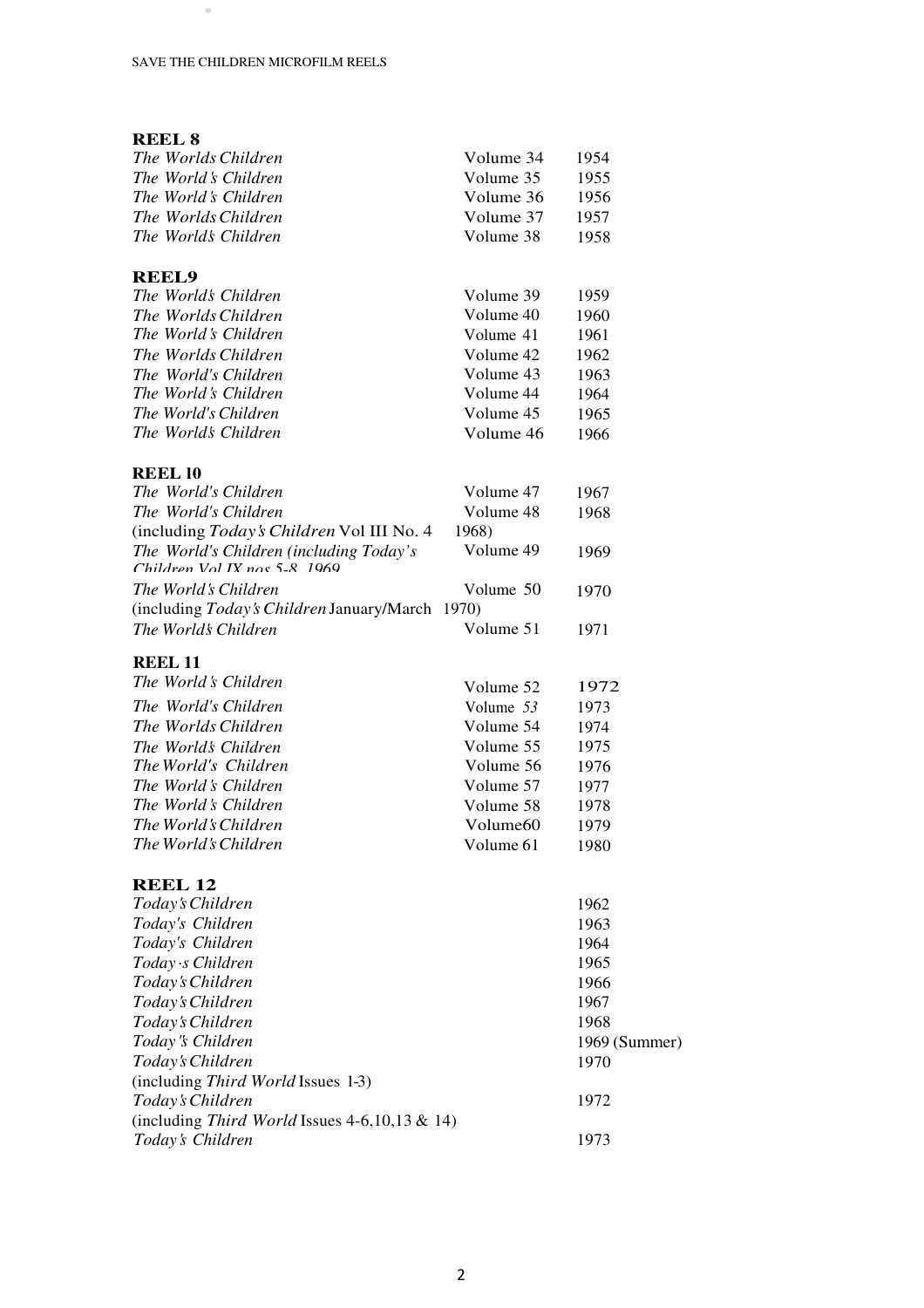,

#### **REEL13**

| The Save the Children Pictorial                                                 | 1926-31                      |
|---------------------------------------------------------------------------------|------------------------------|
| The Save the Children Pictorial                                                 | 1933-40                      |
| The Save the Children Pictorial                                                 | 1941-46                      |
| The Save the Children Pictorial                                                 | 1926-31                      |
| (including <i>The World's Children</i> January 1929 and <i>Bambino</i> Issue I) |                              |
| The Foreign Field                                                               | Issues 26, 28-30.35-39.41-54 |
|                                                                                 | & 57                         |

#### **REEL 14**

*International Conference on African Children* (Geneva, 1931) *The African Child: An Account of the International Conference on African Children. Geneva* by Evelyn Sharp *Save the Child! A Posthumous Essay* by Eglantyne Jebb *Through Hungarian Eyes. Impressions of Juvenile Social Work in England* by Julia EvaVajkai *An lnternational Year Book of Child Care and Protection 1924* 

#### **REEL 15**

#### **EJ: THE EGLANTYNE JEBB PAPERS**

- EJ 1 Armenia correspondence, B. 1923-27
- EJ 2 Armenia correspondence. C. 1920-27
- EJ 3 Armenia correspondence, D. 1926-27<br>EJ 4 Armenia correspondence, E. 1922-27
- Armenia correspondence, E. 1922-27

#### **REEL16**

| Armenia correspondence, F. 1926-27 |
|------------------------------------|
| Armenia correspondence, G. 1926-27 |
| Armenia correspondence. H. 1925-27 |
| Armenia correspondence, 1923-27    |
| Armenia correspondence, J. 1926-27 |
| Armenia correspondence, K. 1924-27 |
| Armenia correspondence. L. 1920-27 |
| Armenia correspondence, M. 1926-21 |
| Armenia correspondence. N. 1922-27 |
| Armenia correspondence, 0. 1926-27 |
|                                    |

- EJ 15 Armenia agreements 1917-26
- EJ 16 Correspondence, notes and reports of Reverend Harold Buxton, 1920-27

### **REEL17**

- EJ 17 Papers relating to orphanage in Corfu
- EJ 18 Papers relating to work in Greece
- EJ 19 Papers relating to income tax
- EJ 20 Correspondence with Kelham Theological College.1921-23
- EJ 21 Correspondence with Mansion House. 1918-27
- EJ 22 Memorial sent to Prime Minister, 1925
- EJ 23 Letters to the press. including cuttings and agency correspondence. 1924-27
- EJ 24 Armenia 1924: Reports, minutes and agreements. 192().27
- EJ 25 Various papers relating to Armenia. 1920-27
- EJ 26 Not filmed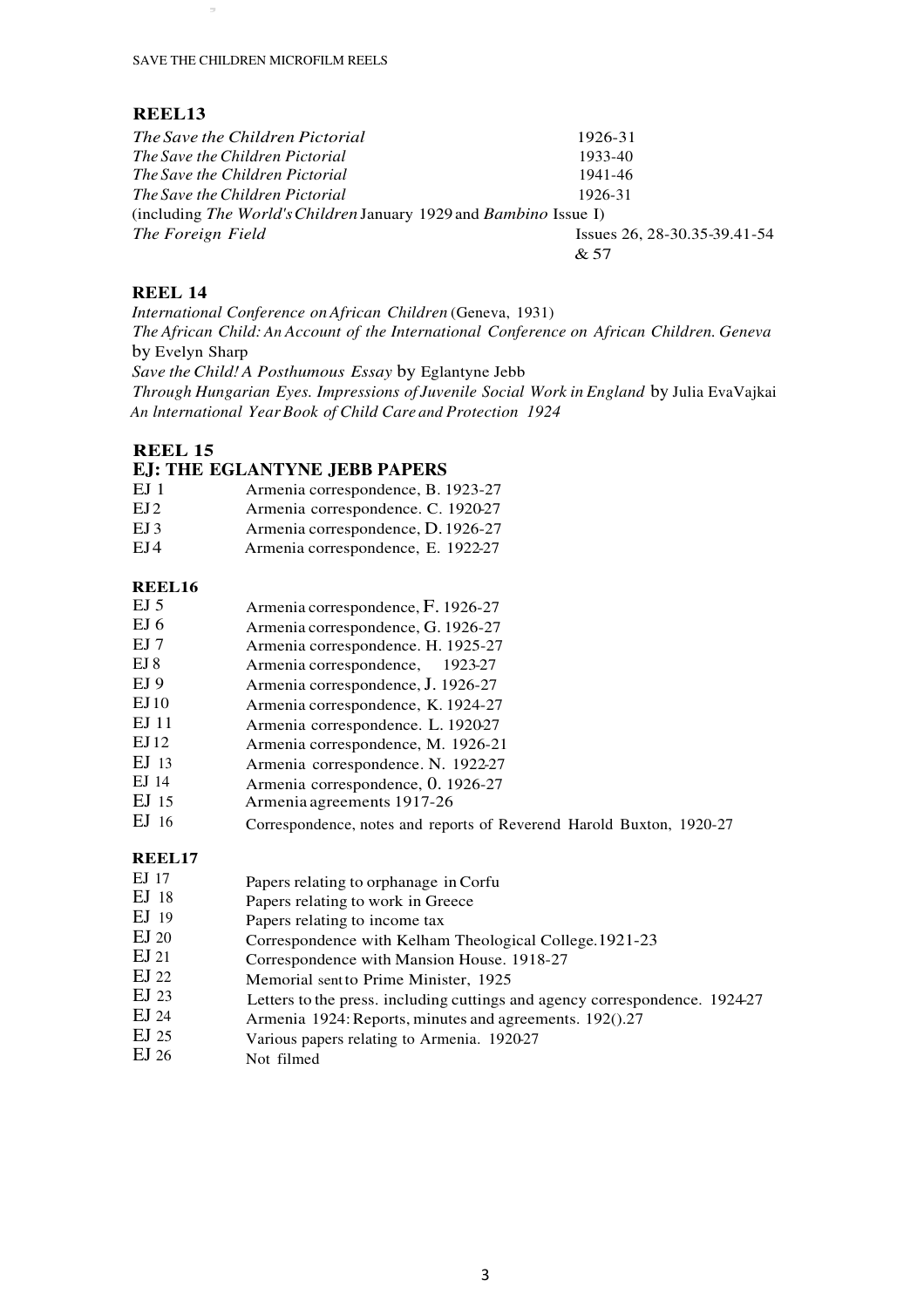| <b>REEL 18</b>   |                                                                                               |
|------------------|-----------------------------------------------------------------------------------------------|
| EJ 27            | Scheme for the Settlement of Armenian Refugees (League of Nations. 1927)<br>(in English)      |
| EJ 28            | Schemefor the Settlement of Armenian Refugees (League of Nations, 1927)<br>(in French)        |
| EJ 29            | Armenian refugees: Loose papers                                                               |
| EJ 30            | Austria I/1: Correspondence and reports. 1921-22                                              |
| EJ 31            | Austria I/2a: Friends' Relief Mission. 1920.23                                                |
| EJ 32            | Austria I/2b: Friends' Emergency Committee, 1921-22                                           |
| EJ 33            | Austria I/2c: Friends' Relief Mission. 1922-23                                                |
| <b>REEL19</b>    |                                                                                               |
| EJ 34            | Austria I/3: Institutions in the Tyrol, 1921-22                                               |
| EJ 35            | Austria I/4: Tyrolese Relief Fund. 1920.22                                                    |
| EJ 36            | Austria I/5: British Home for Austrian Children. 1921-22                                      |
| EJ 37            | Austria I/6: Various correspondence. 1920.21                                                  |
| EJ 38            | Austria I/7: Miss Levin, correspondence and reports, 1922                                     |
| EJ 39            | Austria I/8: Children, Hospitality Committee, 1922                                            |
| EJ 40            | Austria I/9: Eglantyne Jebb, correspondence, 1922                                             |
| EJ 41            | Austria Commissioners· reports. 1920-21                                                       |
| EJ 42            | Austria Commissioners' reports. 1921                                                          |
| EJ 43            | Austria II/3: M. Reymond, correspondence and reports, 1921.22                                 |
| <b>RL 20</b>     |                                                                                               |
| EJ 44            | Austria II/4: Commissioners · reports, 1921                                                   |
| EJ 45            | Austria: Anglo-Austrian Society. 1923                                                         |
| EJ 46            | Austria: After-Care Committee, 1923-27                                                        |
| EJ 47            | Austria: Austrian Miners Federation Home, 1922-23                                             |
| EJ 48            | Austria: British Home for Austrian Children. 1923-24                                          |
| EJ 49            | Austria: Children's Art Exhibition. 1922-24                                                   |
|                  | Austria: Children's Home. Vienna. 1923-24                                                     |
| EJ <sub>50</sub> | Austria: Mlle. Freund correspondence. 1923-24                                                 |
| EJ <sub>51</sub> | Austria: Jugend-Fursorge. 1924                                                                |
| EJ 52            | Austria: Friends· Relief Mission. 1924                                                        |
| EJ 53            | Austria: Tollinggraben Convalescent Home. reports and accounts, 1922-24                       |
| EJ 54            | Austria: Verein der Tagesheimstatten fur Kreiger-Waisen und Kinder,                           |
| EJ 55            | reports and correspondence. 1923-25                                                           |
|                  | Austria: Blind School Linz correspondence, 1923                                               |
| EJ 56            | Austria: Franciscan Missionaries of Mary, letters and accounts. 1924                          |
| EJ 57            | Austria: Internationale Vereiningung fur Kinderhilfe, receipts. 1924                          |
| EJ 58            | Austria: Verein Sauglings und Kinderfursorge, correspondence, 1924                            |
| EJ 59            | Austria: Tyrol Child Welfare Centre, correspondence. 1925-27                                  |
| EJ 60            | Austria: Steirmarkische Landesgierung, Graz, correspondence, 1924-25                          |
| EJ $61$          | Austria: Correspondence with Sister Maria Gregoria, 1925-26                                   |
| EJ 62            | Austria: Klesheim Schloss, correspondence (duplicates). 1920-21                               |
| EJ <sub>63</sub> | Austria: Kleisheim Schloss, British Home for Austrian Children. 1920-21                       |
| EJ 64            |                                                                                               |
| <b>RL 21</b>     |                                                                                               |
| EJ <sub>65</sub> | Austria: Vienna Emergency Relief Fund, correspondence, 1920-21                                |
| EJ66             | Austria: Correspondence re. translation, 1922                                                 |
| EJ 67            | Austria: Children's Hospitality (After Care) Committee. correspondence<br>and report. 1921-22 |
| EJ 68            | Lady Muriel Paget's mission to Eastern Europe. general correspondence, 1920-<br>22            |

EJ 69 Lady Muriel Paget's mission to Eastern Europe, accounts, 1920-22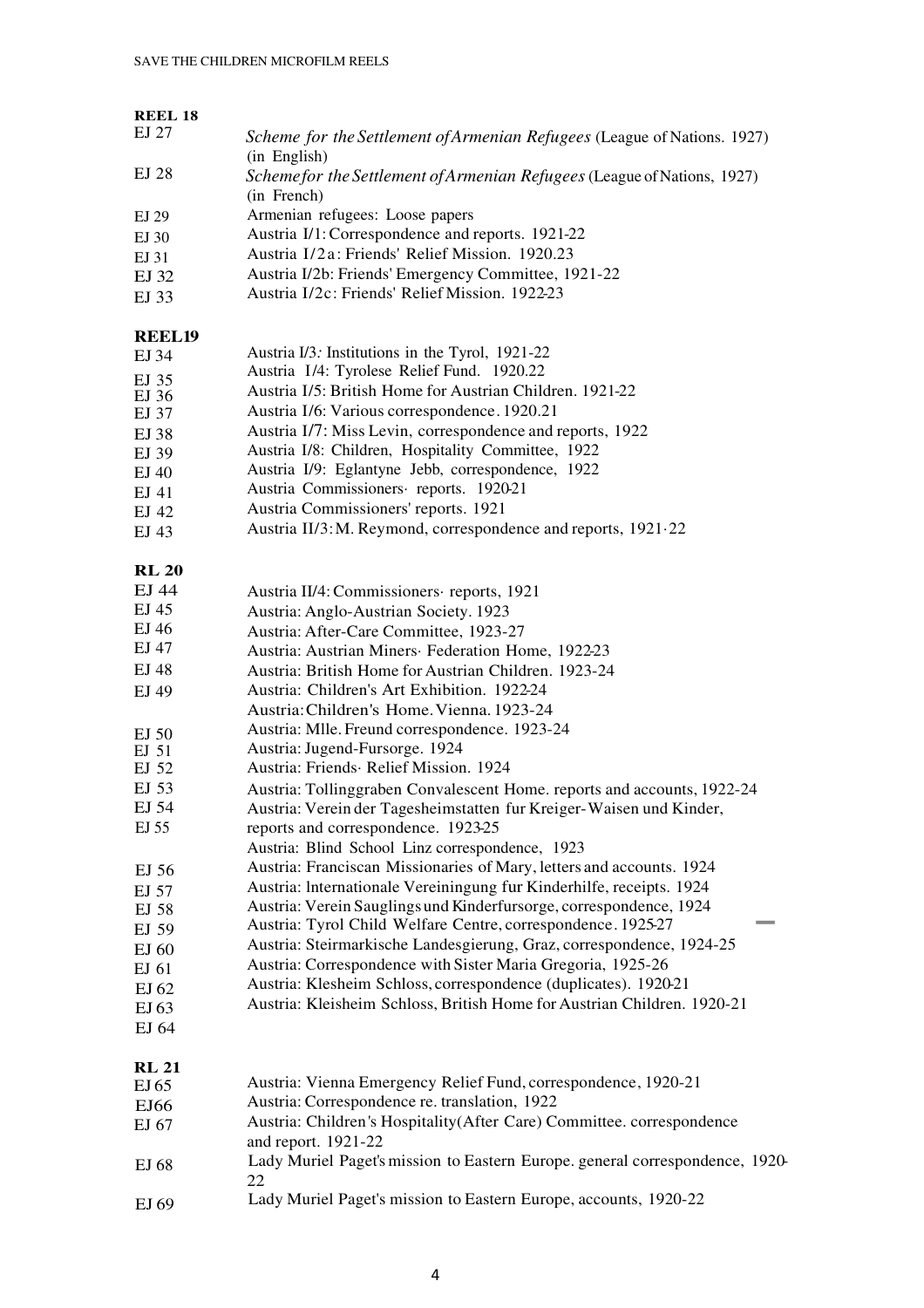# **REEL 21 continued**

,

- EJ 70 Lady Muriel Paget's mission to Eastern Europe, correspondence. 1922<br>EJ 71 Lady Muriel Paget's mission to Eastern Europe. accounts, 1921
- Lady Muriel Paget's mission to Eastern Europe. accounts, 1921
- EJ 72 Lady Muriel Paget's mission to Eastern Europe. monthly reports of clinics in Estonia, Latvia and Lithuania, 1921-22
- EJ 73 Lady Muriel Pager's mission to Eastern Europe. correspondence. 1921-22
- EJ 74 Baltic States: Lithuania, appeals and correspondence. 1920-22
- EJ 75 Baltic States: Latvia, reports and correspondence, 1921-22
- EJ 76 Baltic States: Latvia. International Commissioner's report and correspondence, 1920-21
- EJ77 Baltic States: Latvia, International Commissioner's report and correspondence. 1921-22

# **RL 22**

| KL 22       |                                                                                     |
|-------------|-------------------------------------------------------------------------------------|
| EJ 78       | Belgium: Les Petites Abeilles Sanatorium. correspondence, 1920-30                   |
| EJ 79       | Belgium: Home for Russian Refugees, 1925                                            |
| EJ 80       | Belgium: Dr Heernu, correspondence. 1926                                            |
| EJ 81       | Bulgaria: Account of settlement of refugees, 1926                                   |
| EJ 82       | Bulgaria: Junior Red Cross of the Russian School, correspondence, 1924              |
| EJ83        | Bulgaria: Miscellaneous, 1924-25                                                    |
| EJ84        | Bulgaria: American Mission, Sofia. 1926                                             |
| EJ 85       | Atolovo Refugee Camp at Salonika: Bulgarian branch of SCF, 1925-26                  |
| EJ 86       | Notes on tour in southern Bulgaria, 1925                                            |
| EJ 87       | China: Correspondence, circular and report. 1920-21                                 |
| EJ 88       | Czechoslovakia: Correspondence with Ursuline Salzburg. 1922-23                      |
| EJ89-90     | Czechoslovakia: Lady Muriel Paget's mission to Eastern Europe. reports. 1920-<br>21 |
| EJ 91       | Czechoslovakia: Lady Muriel Paget's mission to Eastern Europe, accounts,<br>1919-21 |
| EJ92        | Danzig: Baltic Red Cross, correspondence. 1923                                      |
| EJ 93       | Egypt: Baby Welfare Centre, correspondence. 1928                                    |
| EJ 94       | Estonia: Anna Berg Children's Home, Narva, correspondence, 1923-25                  |
| EJ 95       | Estonia: Booklet on Red Cross activities, 191925                                    |
| EJ 96       | Finland: St Alexis's School, Perkjarvi, correspondence, 1923-24                     |
| <b>RL23</b> |                                                                                     |
| EJ 97       | France: General and unclassified. information and requests for grants,<br>1920-22   |
| EJ 98       | France: Ligue du Nord, correspondence. 1921-22                                      |
| EJ 99       | French Protestant Resettlement Committee, correspondence, 1920-21                   |
| EJ 100      | France 4: Comite Francais de Secours aux Enfants, correspondence, 1920-22           |
| EJ 101      | France 5: Convalescent home in Soissons, correspondence, 1919-22                    |
| EJ 102      | France: Sanatorium Beau Soleil, Carqueiranne-Var,<br>correspondence, 1920-22        |
| EJ 103      | France: Sanatorium Marin, Roscoff, correspondence, 1920-21                          |
| EJ 104      | France: French SCF papers, 1923-25                                                  |
| EJ 105      | France: Roscoff Sanatorium, correspondence. 1923                                    |
| EJ 106      | France: Knutange Workrooms, correspondence. 1924                                    |
| EJ 107      | France: Preventorium at Compiegne, correspondence. 1923                             |
| EJ 108      | France: Franco-Russian Refugee Committee, correspondence. 1924                      |
| EJ 109      | France: Union des Femmes Russes, correspondence. 1925-27                            |
| EJ 110      | France: Protection de l'Enfant de la Gironde, correspondence. 1926                  |
| EJ 110a     | Leaflet and confidential report on Maison de Repos. Abbeville, 1922                 |
| EJ111       | Georgia: UISE, correspondence and cuttings, 1924                                    |
|             |                                                                                     |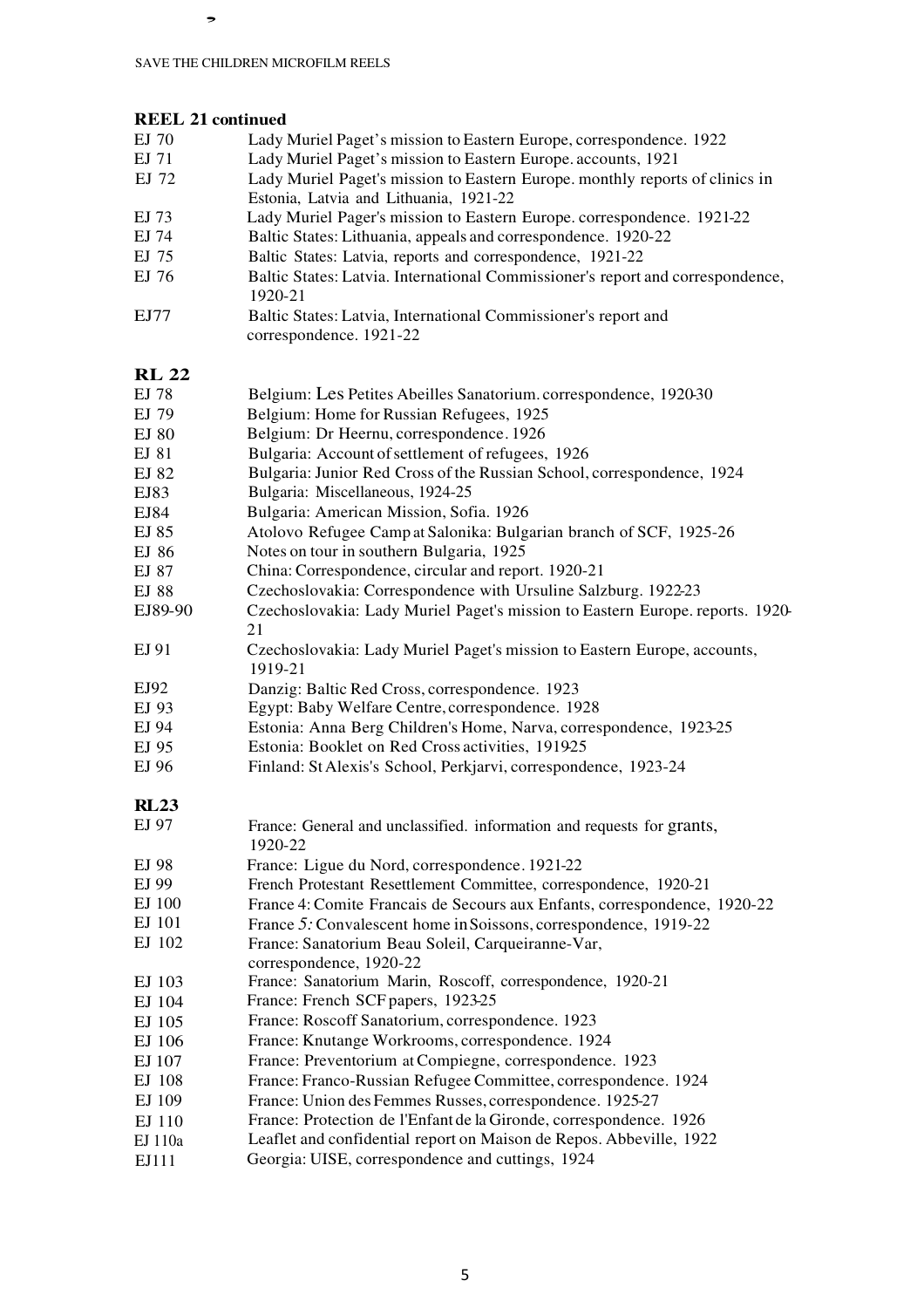| <b>RL24</b>  |                                                                                                                                         |
|--------------|-----------------------------------------------------------------------------------------------------------------------------------------|
| EJ112        |                                                                                                                                         |
|              | Germany I/1: General correspondence. 1920-22                                                                                            |
| <b>EJ113</b> | Germany I/2: Berlin Charlottenburg Kakao-stube.correspondence, 1920-22                                                                  |
| EJ114        | Germany I/3: Leipzig. correspondence and reports, 1920-22                                                                               |
| EJ115        | Germany I/4: Munich. various reports. 1920-21                                                                                           |
| EJ11         | Germany I/5:Nuremberg, correspondence and reports, 1920-23                                                                              |
| EJ117        | Germany I/6a: Eglantyne Jebb. correspondence. 1920-21                                                                                   |
| EJ118        | Germany I/6b: Eglantyne Jebb, correspondence, 1920-21                                                                                   |
| EJ119        | Germany I/7: German Red Cross, reports and correspondence. 1921-23                                                                      |
| EJ120        | Germany II/1: International Commissioners' general correspondence<br>and reports. 1920-22                                               |
| EJ121        | Germany II/2: International Commissioners' report re. Baltic children in<br>Germany, 1921                                               |
| EJ122        | Germany: SCF, letters and reports. 1923-24                                                                                              |
| EJ12         | Germany: Appeal for Kindergarten in Leibnitz. 1922                                                                                      |
| EJI2         | Germany: Bad Elster Sanatorium, Correspondence, photographs and brochure.<br>1923-26                                                    |
| <b>RL25</b>  | Germany: Visit to Cologne by Eglantyne Jebb. 1923-24                                                                                    |
| EJ12         | Germany: Caritasverband Baden, correspondence, 1923-24                                                                                  |
| EJ126        | Germany: Frankfurt children, correspondence, 1922-23                                                                                    |
| EJ12         | Germany: Kaiserin Auguste-Victoria Homes, letter to Director of Berlin                                                                  |
| EJ12         | Home, 1922                                                                                                                              |
| EJ129        | Germany: Mosley Committee, correspondence and reports, 1923-24                                                                          |
| EJ130        | Germany: Memoranda re. SCF policy, 1923-24                                                                                              |
| EJ131        | Germany: Minutes of British Appeal for Relief in Germany. 1923-24                                                                       |
| EJ132        | Loose papers including reports, photographs, leaflets and statistics, 1924                                                              |
| EJ13         | Germany: Relief work. 1923-24                                                                                                           |
| E134         | Reports Dead: Papers on conditions in Germany, includes reprint from                                                                    |
|              | Contemporary Review, unsigned essays and two letters from Dorothy<br>Buxton. 1920-21                                                    |
| EJ13         | Field: Papers on conditions in Cologne. including visit report by Eglantyne<br>Jebb, 1923-25                                            |
| <b>RL26</b>  |                                                                                                                                         |
| EJI3         | Germany: Conditions. various papers, including booklet Russia and France<br>on the Road towards the World War, 1923-25                  |
| EJI3         | Near East: General correspondence and reports on refugees, 1922                                                                         |
| EJI3         | Near East: Miscellaneous correspondence, reports and statistics on SCF teams<br>in Greece, 1924                                         |
| EJ13         | Near East Letters of thanks from refugees (in Greek with translations). 1923-24                                                         |
| EJ140        | Near East: Refugees Settlement Commission correspondence and summary of<br>League of Nations report. 1924                               |
| EJ141        | Minutes of All British Appeal for the Relief of Famine in Russia and Distress in<br>the Near East. 1922                                 |
| EJ142        | Correspondence between SCF and All British Appeal, 1922                                                                                 |
| EJ14         | All British Appeal: Covering letters and notices of meetings. 1922                                                                      |
| EJ14         | All British Appeal: Receipts and expenditure, 1922                                                                                      |
| EJ14         | All British Appeal: Financial statement, 1922-23                                                                                        |
| EJ14         | All British Appeal: Summaries of intelligence, reports on refugee conditions,                                                           |
|              | memoranda and pamphlets, 1922                                                                                                           |
| EJI4         | All British Appeal: Various papers and accounts, 1922                                                                                   |
| EJ14         | Refugee children in Greece: Correspondence. drafts and copies of appeals by<br>Consultative Committee of Women's Organisations. 1924-25 |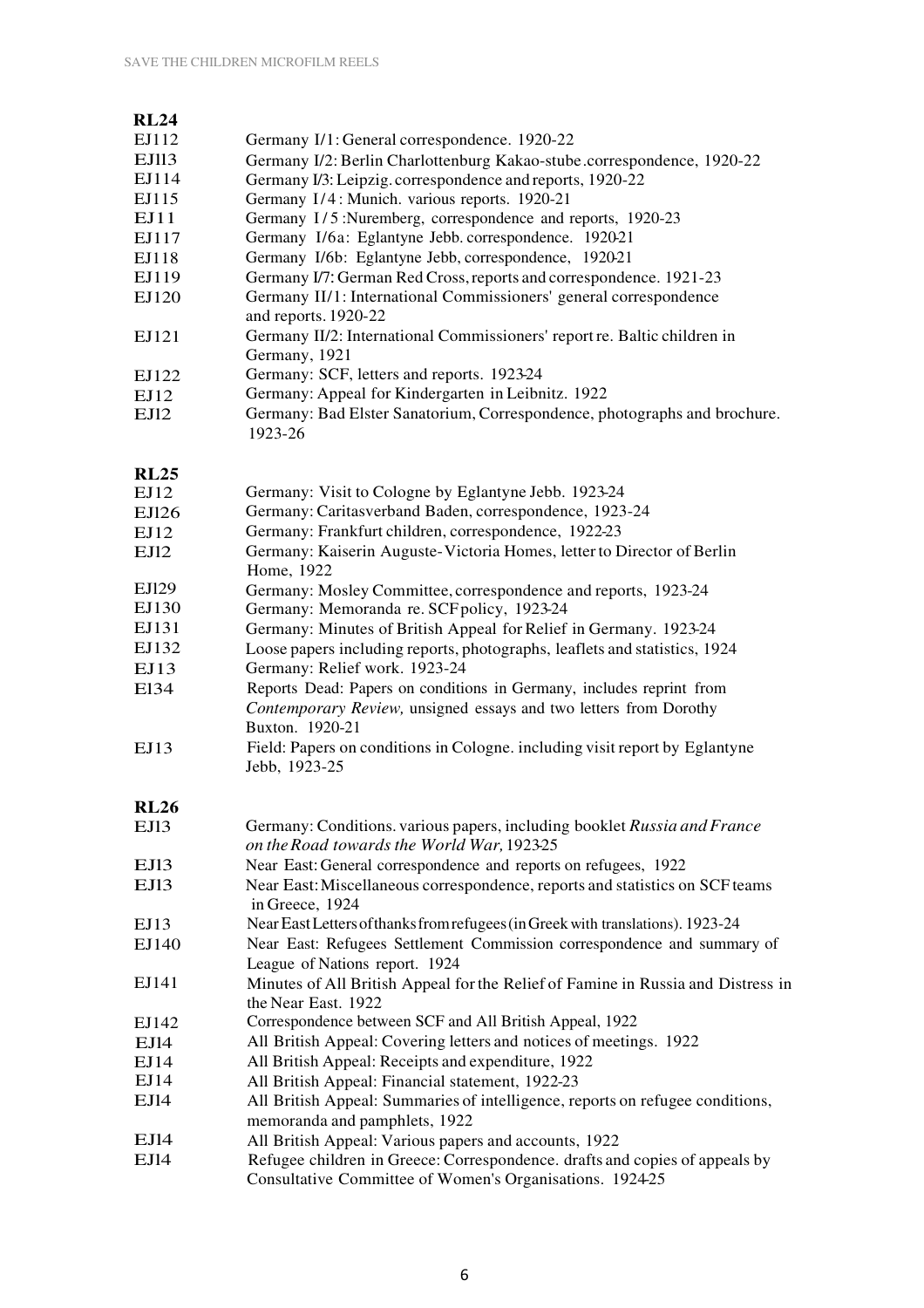| <b>RL27</b>   |                                                                                                                             |
|---------------|-----------------------------------------------------------------------------------------------------------------------------|
| EJ 149        | Hungary I/1: General reports on conditions in Budapest. 1921-22                                                             |
| EJ 150        | Hungary I/2: Reports, accounts and correspondence with Madame Vajkai,<br>supervisor of SCF workrooms in Budapest. 1922      |
| EJ 151        | Hungary I/3: League for the Protection of Children and Holiday Homes,                                                       |
|               | correspondence, 1920                                                                                                        |
| EJ 152        | Hungary I/4: Miss Kuyper, American-Dutch Committee for Relief of                                                            |
|               | Hungarian Children, correspondence. 1921-22                                                                                 |
| EJ 153        | Hungary I/5: Captain Legrady. SCF representative in Budapest, correspondence                                                |
| EJ 154        | Hungary II/1: International Commissioners reports and<br>correspondence, 1922                                               |
| EJ 155        | Hungary II/2: International Commissioners reports and correspondence,<br>1920-21                                            |
| EJ 156        | Hungary II/3: Dr Armstrong-Smith. reports and correspondence, 1921-22                                                       |
| EJ 157        | Hungary: Workrooms, general correspondence. 1923                                                                            |
| EJ 158        | Hungary: Orszagos Gyermekved, correspondence with Liga and letter                                                           |
|               | from Eglantyne Jebb re legal status of foreign children in Hungary, 1924-26                                                 |
| EJ 159        | Hungary: The People's House, Budapest, letter of thanks for grant with<br>account, 1924                                     |
| EJ 160        | Hungary: Bethesda Hospital letter, 1923                                                                                     |
| EJ 161        | Hungary: Balaton. Almadi Sanatorium                                                                                         |
|               |                                                                                                                             |
| EJ 162        | Hungary: Letters of thanks to SCF, 1925-26                                                                                  |
| EJ 163        | Hungary: Floods, correspondence on relief aid. 1926                                                                         |
| EJ 164        | Hungary: Budapest suicides.correspondence re. suicide of family breadwinners<br>(in French). 1926-28                        |
| EJ 165        | Hungary: Loose papers, 1924                                                                                                 |
| EJ 166        | Reports and correspondence on SCF work in Hungary and booklet What Have<br>We Done? (Vienna, 1920). 1920-29                 |
| EJ 167        | No documents                                                                                                                |
| <b>REEL28</b> |                                                                                                                             |
| EJ 168        | Tribute to SCF work in Hungary (in Hungarian with translation), 1925                                                        |
| EJ 169        | Madame Vajkai: Reports and memoranda, 1929-34                                                                               |
| EJ 170        | Hungary: Madame Vajkai's workroom and holiday homes, correspondence                                                         |
|               | and report, 1920-21                                                                                                         |
| EJ 171        | Comite International de la Croix Rouge (CICR), Budapest: Letter containing                                                  |
|               | grant for relief work in Vienna, 1922                                                                                       |
| EJ172         | Ireland: General correspondence on need for child relief in Belfast following<br>redundancies at shipyards, 1921            |
| EJ 173        | Ireland: Agenda, minutes and correspondence on start of Irish SCF, 1920-23                                                  |
| EJ 174        | Italy: General and unclassified correspondence and cutting from Daily<br>Telegraph. 1919-21                                 |
| EJ 175        | Italy: British Italian League, correspondence. 191920                                                                       |
| EJ 176        | Italy: Comitato per l'Assistenza all'Infanzia, correspondence with committee                                                |
|               | and Annual Report for 1920-21                                                                                               |
| EJ 177        | Italy: Pope's Home for Suffering Children, correspondence, 1919-20                                                          |
| EJ 178        | Montenegro: General and unclassified correspondence, includes printed<br>booklet The Mystery of Montenegro                  |
| EJ 179        | Holland: Dutch Relief Societies, correspondence concerning work for German<br>children and famine relief in Russia. 1919-21 |
| EJ 180        | Holland: Hostel at Zandvoort for German children. 1920-21                                                                   |
|               |                                                                                                                             |
| EJ 181        | Poland I/1: General. 1920-21                                                                                                |
| EJ 182        | Poland I/2: Chrzanow Milk Station, correspondence and statistics, 1921-22                                                   |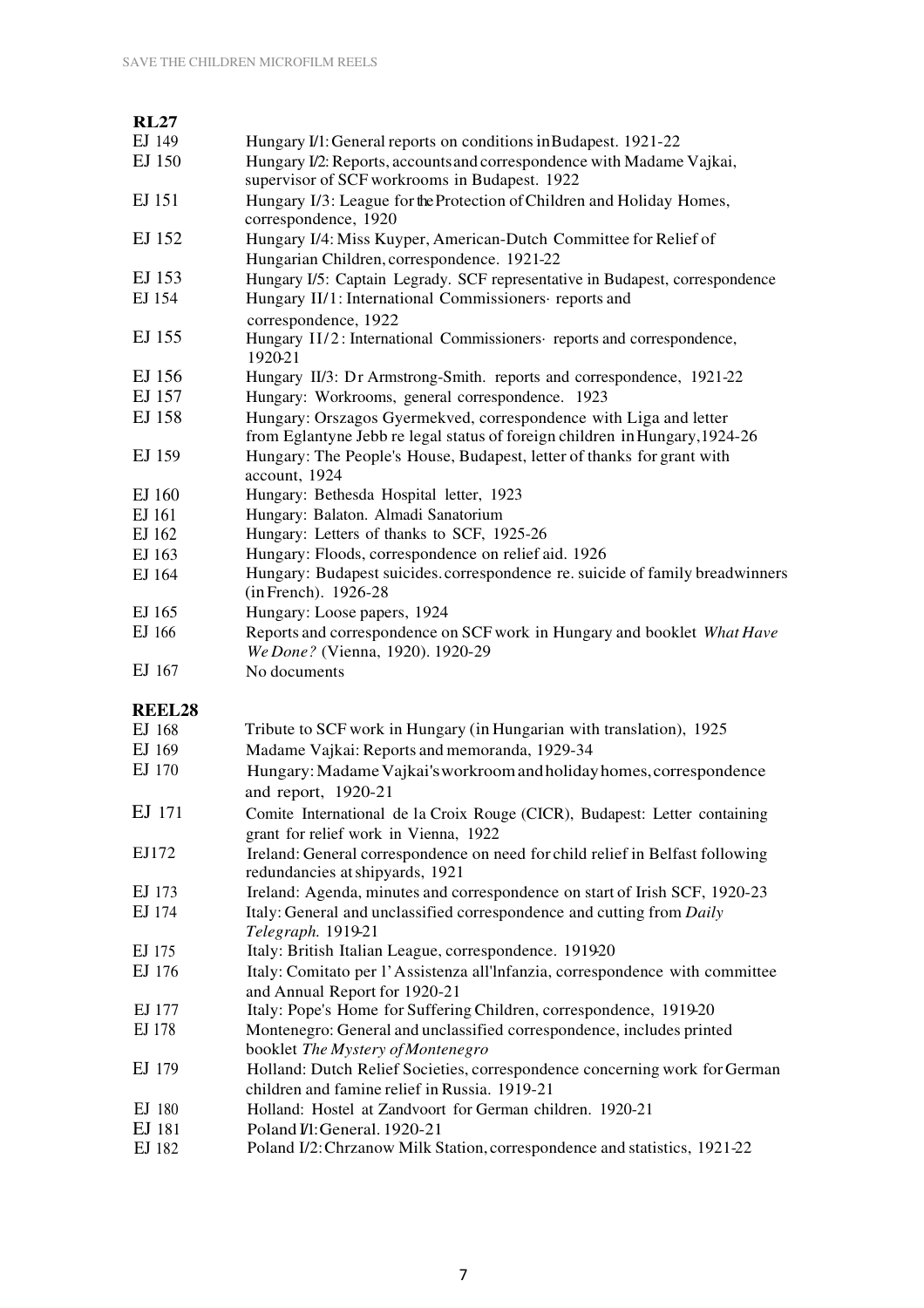#### **REEL 28 continued**

| EJ 183               | Poland I/3: Union of Jewish Women and Jewish Children's Hospital, notes<br>and correspondence, 1920                                   |
|----------------------|---------------------------------------------------------------------------------------------------------------------------------------|
| EJ 184               | Poland I/4: Polish Red Cross Society of Great Britain, correspondence.<br>1920-22                                                     |
| EJ 185               | Poland I/5: International Commissioners' reports and correspondence.<br>1920-21                                                       |
| <b>REEL29</b>        |                                                                                                                                       |
| EJ 186               | Poland I/5: CICR Commissioner's correspondence and reports. 1922                                                                      |
| EJ 187               | Poland II/BCR/1: British Committee for Relief, Miss Vulliamy, correspondence<br>and reports. 1919-22                                  |
| EJ 188               | Poland II/BCR/1: Miss Vulliamy, correspondence and reports, 1922                                                                      |
| EJ 189               | Poland II/2: BCR. general correspondence including list of aid sent from New<br>Zealand. 1920-22                                      |
| EJI90                | Poland II/3: Dr Armstrong Smith. correspondence and report of visit to<br>Poland. 1921                                                |
| EJ 191               | Russian Red Cross in Poland: Correspondence and reports on condition of<br>children in refugee camps (some in French). 1920-22        |
| EJ 192               | Poland: Mother Ledochowska, correspondence                                                                                            |
| EJ 193               | Rumania: Visit of Lady Muriel Paget, general reports. 1920                                                                            |
| EJ 194               | Handwritten note on Friends and agreements with Russian government                                                                    |
| EJ 195               | Comite Internationale de Secours a la Russie: Correspondence, reports and<br>memoranda, 1921-22                                       |
| EJ 196               | Reports by Laurence Webster of his work in Russia, and press releases on<br>conditions in Russia. 1921-22                             |
| <b>RL30</b>          |                                                                                                                                       |
| EJ 197               | Russia: Attacks on SCF, press cuttings. 1921-23                                                                                       |
| EJ 198               | Russia: Correspondence, essays and leaflets. 1913-22                                                                                  |
| EJ199                | Archbishop of Canterbury: Correspondence re. support for SCF appeals                                                                  |
| EJ200                | Russia: Details of kitchens. 1922                                                                                                     |
| EJ 201               | Russia: Women and children of Russia Relief Fund. 1920                                                                                |
| EJ 202               | Russia: Reports, notes, photographs and lists. 1921-23                                                                                |
| EJ 203               | CICR and UISE, notes on conditions of Russian refugees, 1923                                                                          |
| EJ204                | Russian Refugees I: Reports and copies of letters (in French and English). 1921                                                       |
| EJ 205               | Russian Refugees II: Letters on refugees in Greece. 1921                                                                              |
| EJ 206               | Russian Refugees II: International Commissioners' Russian Refugees in the<br>Balkans, correspondence, reports and Statistics. 1921-22 |
| EJ 207               | Russian Refugees: General Thomson's reports with statistics, 1921                                                                     |
| EJ 208               | Russian Refugees in Bulgaria: International Commissioner's reports and                                                                |
|                      | copies of letters (in French, some with English translations), 1921-22                                                                |
| EJ209                | Russian Refugees: Correspondence on aid to Russian children in<br>Constantinople                                                      |
| EJ 210               | Russian Refugees II: Russians in Serbia, correspondence and reports, 1920-21                                                          |
| EJ 211               | Russian Refugees III: Correspondence re. Sanatorium at Davos, Switzerland<br>and Comite Suisse de Secours aux Enfants Russe. 1920-21  |
| <b>RL31</b><br>EJ212 | Russian Refugees III: Letter from Lady Muriel Paget re. orphanage at Antibes,                                                         |
| EJ213                | 1922<br>Russian Refugee III: Correspondence re.grant to workshop in Geneva, 1920-21                                                   |
|                      |                                                                                                                                       |
| $FI$ 214             | Russian Refugees: Lady Muriel Paget's mission at Dvinsk, correspondence,                                                              |

EJ 214 1919-21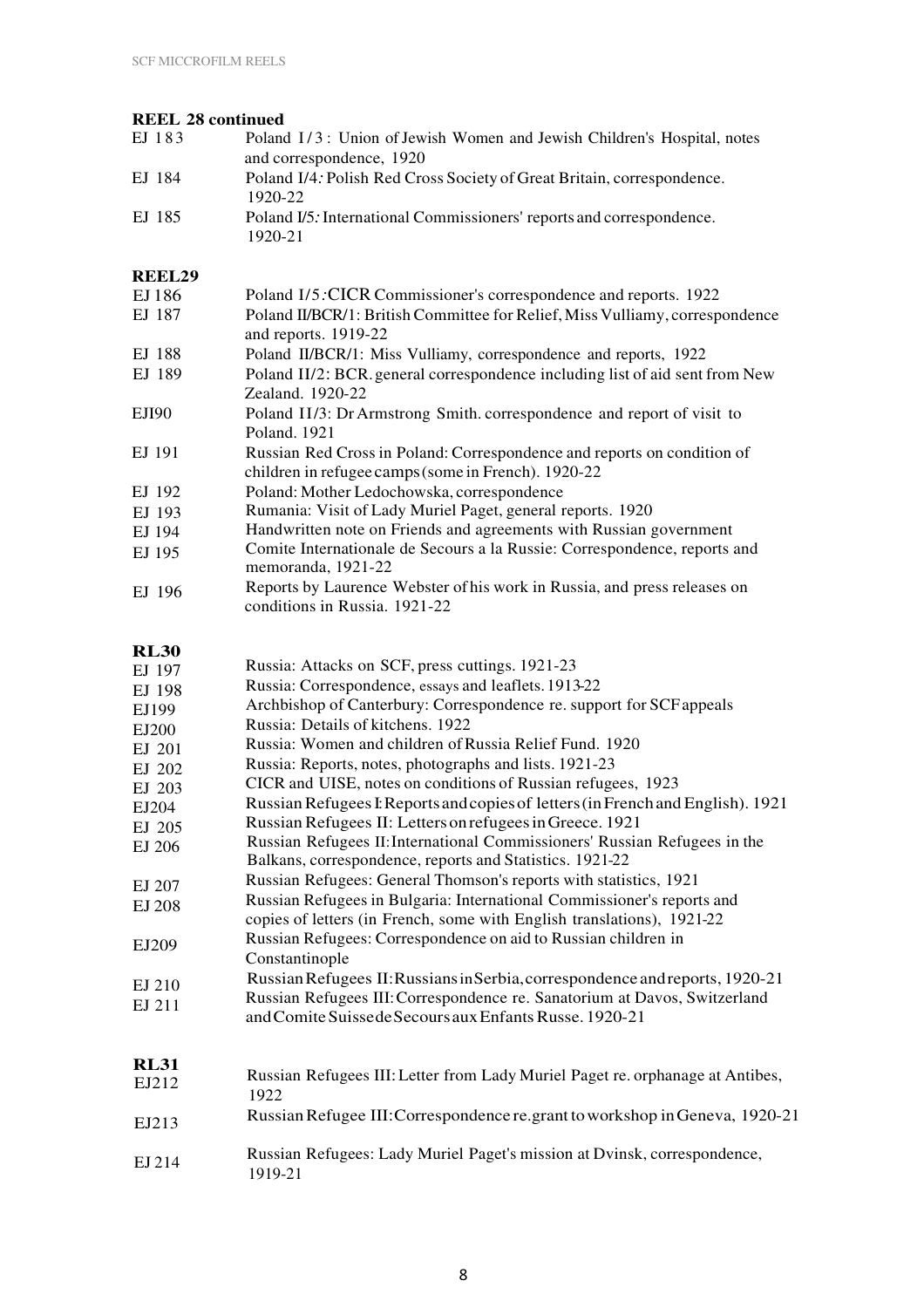#### **REEL 31continued**

| EJ 215      | Russia: Lady Muriel Paget's mission to Eastern Europe, correspondence and<br>reports on conditions at Dvinsk and Latvia. 1920                    |
|-------------|--------------------------------------------------------------------------------------------------------------------------------------------------|
| EJ 216      | Russia: Russian Red Cross Fund in Britain. correspondence with Russian Red<br>Cross on aid to Estonia Finland, Serbia. Egypt. Poland, Cyprus and |
|             | Constantinople. 1920-21                                                                                                                          |
| EJ 217      | Scandinavia: General account and appeal (in Danish with English translation).<br>1920-22                                                         |
| EJ 218      | Swedish Agencies: Various reports and correspondence. 1919-20                                                                                    |
| EJ 219      | Sweden: Congres Intemational de Oeuvres de Secours aux Enfants.                                                                                  |
|             | Stockholm. 1921                                                                                                                                  |
| EJ 220      | Serbia: General and unclassified notes, reports, correspondence and                                                                              |
|             | photographs. 1920                                                                                                                                |
| EJ 221      | Serbia: SHS Child Welfare Association. reports. 1919-21                                                                                          |
| EJ 222      | Serbia: SHS Child Welfare Association, correspondence                                                                                            |
| EJ 223      | Serbia: SHS Child Welfare Association, accounts, 1920-22                                                                                         |
|             |                                                                                                                                                  |
| EJ 224      | Serbia: Reports of American Commission to Serbia and six issues of                                                                               |
|             | newsletter Onwards: for Health, Child Welfare and Education, 1920                                                                                |
| EJ 225      | Serbian Relief Fund, correspondence, 1919-20                                                                                                     |
| EJ226       | Serbian Relief Fund, accounts 1920                                                                                                               |
| EJ227       | Serbian Relief Fund, reports. 191920                                                                                                             |
| <b>RL32</b> |                                                                                                                                                  |
| EJ 228      | Serbia: Letters concerning return of £10,000 from Serbian Relief Fund to                                                                         |
|             | be re-allocated to other institutions, 1921-22                                                                                                   |
| EJ229       | Serbia: Serbian Red Cross Society in Britain, correspondence, reports and                                                                        |
|             | details of Serbian children in London orphanage, 1920                                                                                            |
| EJ230       | Serbia: Hon. Evelina Haverfield's Fund for Serbian Children, correspondence,<br>1920-21                                                          |
| EJ 231      | Serbia: Canon Savage's Appeal, correspondence. 1920                                                                                              |
| EJ232       | Serbia: Miss Bankart's Sanatorium. Koviljatcha Bania, correspondence with                                                                        |
|             | accounts and notes. 1920-21                                                                                                                      |
| EJ 233      | Serbia: Dr McPhail's Hospital, Belgrade, correspondence.notes. statistics and                                                                    |
|             | printed brochure The Anglo-Serbian Children's Hospital Belgrade, 1918-1921                                                                       |
| EJ 234      | Switzerland: La Jeunesse au Secours de l'Enfance, correspondence                                                                                 |
|             | including minutes of Assembly. 1921-22                                                                                                           |
| EJ 236      | Correspondence and leaflet on Armenian Settlement and Albanian famine,<br>1923-27                                                                |
| EJ 237      | Russian famine: Minutes, notes, lists and leaflets. 1922-26                                                                                      |
| EJ 238      | Reports from the Field: Eglantyne Jebb, correspondence. Notes, minutes,                                                                          |
|             | reports and circulars on conditions in Greece. Bulgaria, Britain, Hungary                                                                        |
|             | and Constantinople. 1919-20                                                                                                                      |
| EJ 239      | File missing                                                                                                                                     |
| EJ 240      | Memoranda for Canadian Lecture Tour: History and Causes of Distress in                                                                           |
|             | Central Europe. 1920                                                                                                                             |
| EJ241       | Bulgaria: Reports and pamphlets, 1925-26                                                                                                         |
| EJ 242      | Publicity: Reports, correspondence, memoranda and policy statements                                                                              |
|             |                                                                                                                                                  |
| EJ 243      | Reports on refugees and draft lecture. 1926                                                                                                      |
| EJ 244      | Central Europe: Reports. 1919-20                                                                                                                 |
| EJ 245      | Imperial War Relief Fund. correspondence. 1924                                                                                                   |
| EJ 246      | Imperial War Relief Fund. letters and reports. 1924-25                                                                                           |
| EJ 247      | Salvation Army, accounts and correspondence. 1920                                                                                                |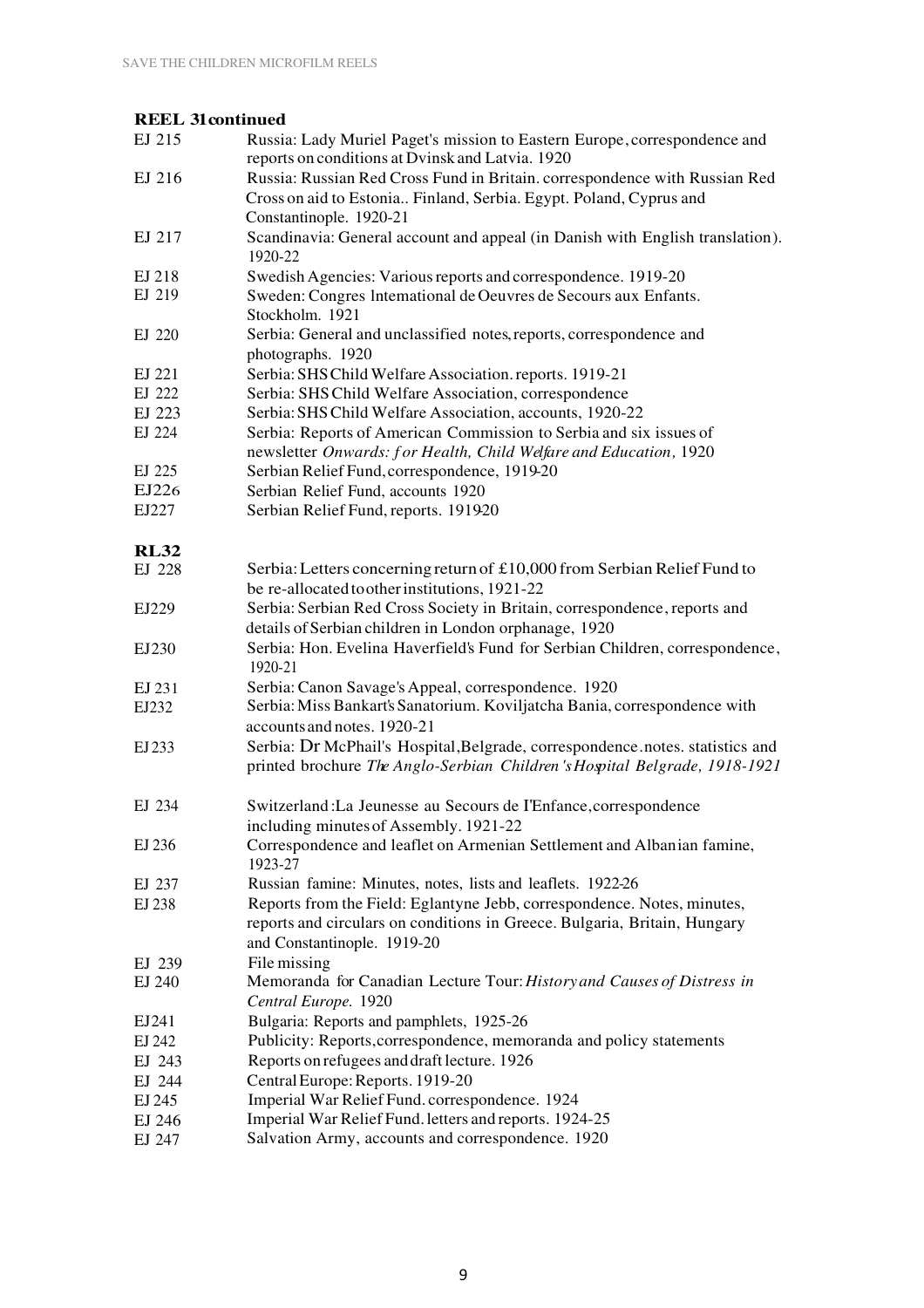#### **REEL 33**

| EJ 248 | Friends' Emergency Committee. correspondence. 1920-25                             |
|--------|-----------------------------------------------------------------------------------|
| EJ 249 | World's Student Christian Federation. correspondence. 1920-22                     |
| EJ250  | Guardians of the Children Fund, correspondence. 1920-22                           |
| EJ 251 | Vienna Students: World's Student Christian Federation. correspondence.<br>1920-21 |
| EJ252  | Friends' Emergency and War Victims Relief Committee,                              |
|        | correspondence. 1921-22                                                           |
| EJ 253 | Daily Life, mock newspaper issued by St Pancras House Improvement                 |
|        | Society. 1937                                                                     |
| EJ 254 | Consultative Committee of Women's Organisations. correspondence and               |
|        | Annual Report, 1924-25                                                            |
| EJ 255 | Riga Conference on Russian Famine, papers and statistics. 1922                    |
| EJ 256 | Russian Refugees: Minutes (in French), 1921                                       |
| EJ 257 | Conference pour les Institutions de Geneve: Eglantyne Jebbs notes for             |
|        | speech. 1926                                                                      |
| EJ 258 | Fourth International Conference on Work with Children, Vienna, 1924:              |
|        | Participants. Objectives, letter, notes and documents (in German)                 |
| EJ259  | Resolution on child feeding at Second International Conference:                   |
|        | Correspondence and accounts. 1920                                                 |
| EJ260  | Geneva Conference. August 1921: First plenary session. minutes                    |
| EJ 261 | Geneva Conference, August 1921: First meeting of principal committee.             |
|        | minutes                                                                           |
| EJ 262 | Geneva Conference. August 1921: Second meeting of principal committee,            |
|        | minutes (in French)                                                               |
| EJ263  | Geneva Conference. August 1921: Second plenary session. minutes (in               |
|        | French)                                                                           |
| EJ264  | Russian Relief Conference, Geneva, August 1921: Second plenary session.           |
|        | minutes                                                                           |
| EJ 265 | Russian Relief Conference. Geneva. August 1921: Resolutions                       |
| EJ266  | Russian Relief Conference, Geneva, August 1921: Second meeting of                 |
|        | principal committee, minutes                                                      |
| EJ 267 | Geneva Conference, August 1921: Minutes                                           |
| EJ 268 | Brussels Conference, October 1921: Resolutions and booklet The Famine in Russia,  |
|        | Documents and Statistics presented to the Brussels Conference on Famine Relief    |
| EJ 269 | Correspondence and papers re. First International Conference on Child             |
|        | Welfare, Geneva, 1925                                                             |
| EJ 270 | SCF, London: Memorandum, cutting, minutes and pamphlet The History and            |
|        | Aims of the Save the Children Fund                                                |
|        |                                                                                   |

# **REEL34**

| EJ 271 | SCF, London: Miss Sidgwick's notes: Survey of SCF work by country,            |
|--------|-------------------------------------------------------------------------------|
|        | 1919-22 and account of SCF work in Austria, 1922                              |
| EJ272  | SCF headed notepaper, 1919-24 and circular re. hunger strike against blockade |
|        | of Germany. July 1919                                                         |
| EJ 273 | Call of the International Committee of the Red Cross leaflet, cutting from    |
|        | The Times on prosecution of Eglantyne Jebb for publishing unauthorized        |
|        | leaflets, and notes for delegates to Geneva meeting, February 1920            |
| EJ 274 | Correspondence with Scottish SCF re. appeal for aid for Isle of Lewis. 1923   |
| EJ 275 | Offprint of article in The World's Children. 1934                             |
| EJ 276 | <i>Reglament By-laws</i> pamphlet (in English and French), 1933               |
| EJ277  | Eglantyne Jebb's memorandum on SCF policy, July 1928                          |
| EJ 278 | World Policy of SCF produced in 1940swith covering notes to teachers          |
| EJ 279 | Notes and correspondence on early fundraising, 1919                           |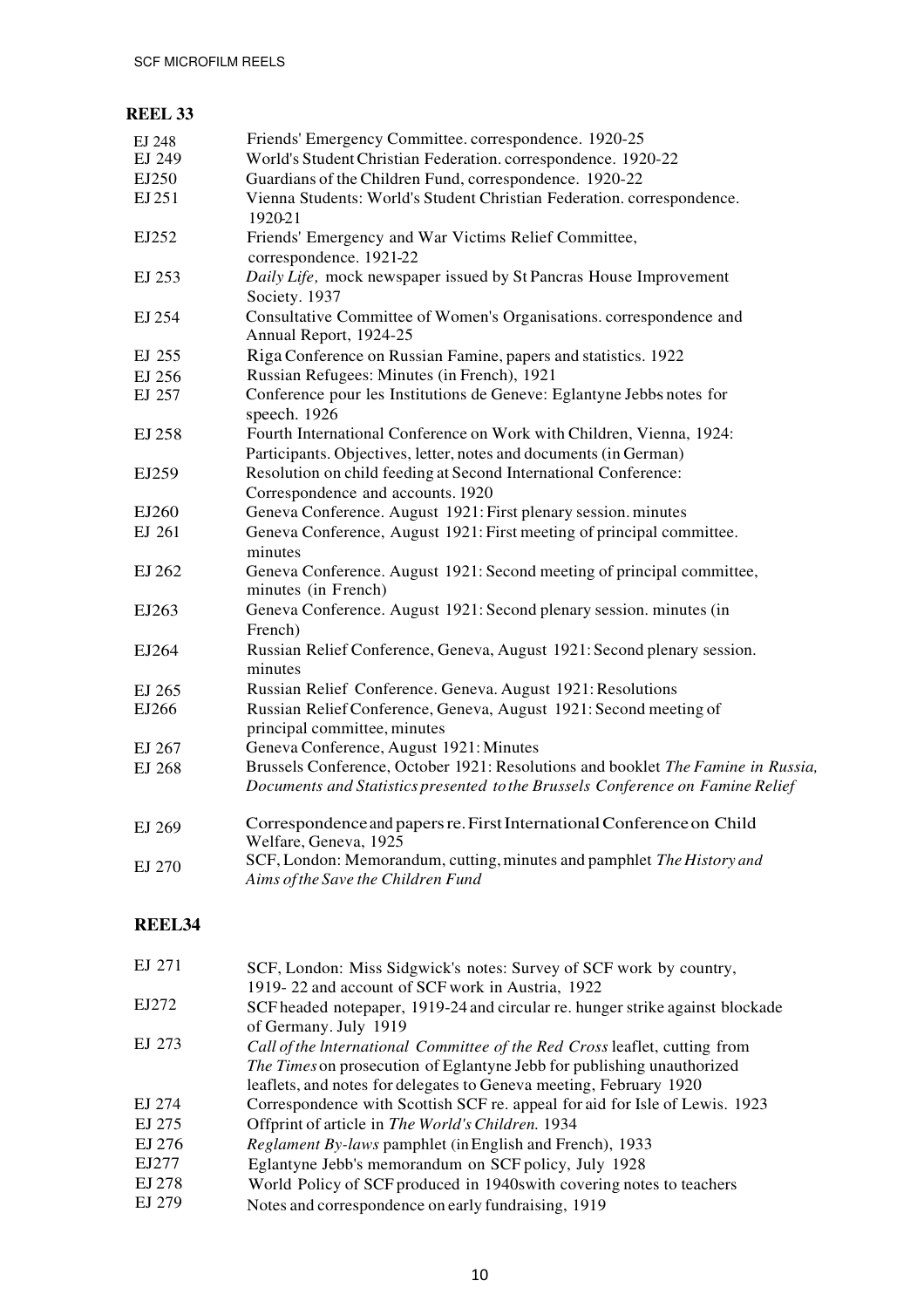#### **REEL 34 continued**

| EJ 280 | Headed notepaper and issue of <i>No More War</i> containing article on<br>Eglantyne Jebb                                |
|--------|-------------------------------------------------------------------------------------------------------------------------|
| EJ 281 | General correspondence and various papers including The Future of the<br>Save the Children Fund by Eglantyne Jebb, 1926 |
| EJ 282 | Reports, memoranda and booklets documenting SCF: work. 1920-28                                                          |
| EJ 283 | Tributes to SCF, 1920-29                                                                                                |
| EJ 284 | SCF Council minutes, June 1923                                                                                          |
| EJ 285 | Declaration of the Rights of the Child, 1923: Eglantyne Jebb's draft, letters<br>and printed draft                      |
| EJ 286 | Report of the Fifth Committee of the Fifth Assembly of the League of                                                    |
|        | Nations adopting Declaration of the Rights of The Child                                                                 |
| EJ 287 | Leaflets: A Children's Charter(draft) Fifth Assembly of the League of Nations,                                          |
|        | Protection of Children and <i>German Children in Distress</i>                                                           |
| EJ 288 | UISE: Early aims. papers. notes and memoranda                                                                           |
| EJ 289 | SCF and UISE: Minutes, memoranda and reports                                                                            |
| EJ 290 | SCF diary and notes, August-September 1926 (Filmed out of order. With EJ 282)                                           |
| EJ 291 | Message to Children, 1925: Drafts, correspondence and notes                                                             |
| EJ 292 | <b>Eglantyne Jebb obituaries</b>                                                                                        |
| EJ 293 | Binder containing entire issues of The Worlds Children, pages torn from                                                 |
|        |                                                                                                                         |
|        | Issues, local newspapers, UISE Bulletin and correspondence                                                              |
| EJ 294 | Prayers for Children                                                                                                    |

#### **REEL35**

Uncatalogued material:

General memoranda: Reports. 1921-27

For the information of the Council,

1925-27 Bulgaria, 1925

Baltic States: Dr Armstrong Smith's report

Baltic States: International Commissioners· reports

Estonia: General reports and correspondence, 1921-

22

Austria II/3a: Monsieur Reymond letters and

reports,1921

Czechoslovakia: Red Cross and Salvation Army, correspondence

Miscellaneous items including essay entitled *Save the Child!* by

Eglantyne Jebb Estonia: International Commissioners ·reports and correspondence

Yugoslavia: Children in Serbia, reports and newspaper cuttings. 1920-23

Baltic States: Dr Armstrong Smith's correspondence. 1921

Baltic States: Estonia: Madame Berg, 1920-23

Baltic States: Estonia, Latvia. Lithuania general,

1920-21 Baltic States: Baronne de Wolff-

Hinzerberg and others Baltic States: Dr Armstrong

Smith's reports, 1921